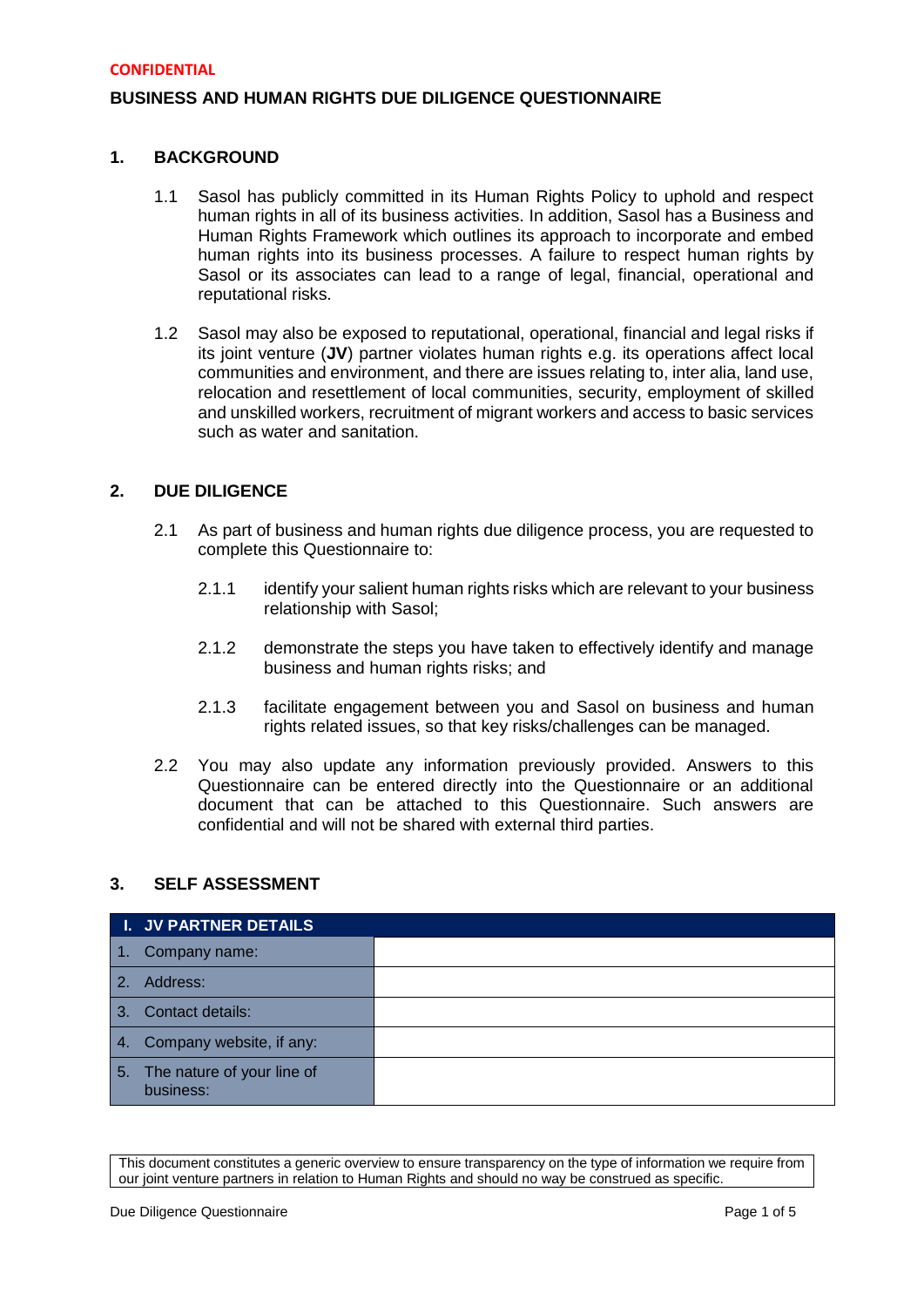|                   | 6. Your other (non-principal)<br>business activities, if any:                                                                                                                                                                                                                                                                     |                            |              |  |  |
|-------------------|-----------------------------------------------------------------------------------------------------------------------------------------------------------------------------------------------------------------------------------------------------------------------------------------------------------------------------------|----------------------------|--------------|--|--|
|                   | 7. Your geographical footprint<br>(subsidiaries/affiliates and<br>branch offices, including small<br>and in remote locations):                                                                                                                                                                                                    |                            |              |  |  |
|                   | <b>II. BUSINESS AND HUMAN RIGHTS</b>                                                                                                                                                                                                                                                                                              |                            |              |  |  |
| 8.<br>leadership? | Do you have a human rights<br>policy (or public human rights<br>statement) relating to your<br>commitment to respect human<br>rights? If so, does the policy or<br>statement assign responsibility<br>for managing human rights<br>issues to particular functions<br>and/or members of your senior                                | $\square$ YES<br>Comments: | $\Box$ NO    |  |  |
| 9.                | Do you have a process to<br>identify actual or potential<br>human rights impacts? If so,<br>please describe the salient<br>impacts you have identified, and<br>detail any impact assessments<br>in the last three years.                                                                                                          | $\square$ YES<br>Comments: | $\Box$ NO    |  |  |
| worker welfare)?  | 10. Do you operate in high-risk<br>countries, such as conflict zones<br>or jurisdictions with poor human<br>rights records where it is well-<br>documented that the laws are<br>incompatible with key<br>international human rights<br>standards, or where the law<br>offers significantly reduced<br>protections (e.g. regarding | $\square$ YES<br>Comments: | $\Box$ NO    |  |  |
|                   | 11. Is your management team<br>willing to engage with Sasol on<br>human rights issues?                                                                                                                                                                                                                                            | $\square$ YES<br>Comments: | $\square$ NO |  |  |
|                   | 12. Is your company required to<br>comply with any law that<br>requires it to conduct human<br>rights due diligence or report on<br>its human rights procedures? If<br>yes, please provide details.                                                                                                                               | $\square$ YES<br>Comments: | $\Box$ NO    |  |  |
|                   | 13. In the last three years has your<br>company (or any of its officers<br>or employees) been subject to<br>any investigation, inquiry, or<br>enforcement proceedings by<br>any governmental or regulatory                                                                                                                        | $\Box$ YES                 | $\Box$ NO    |  |  |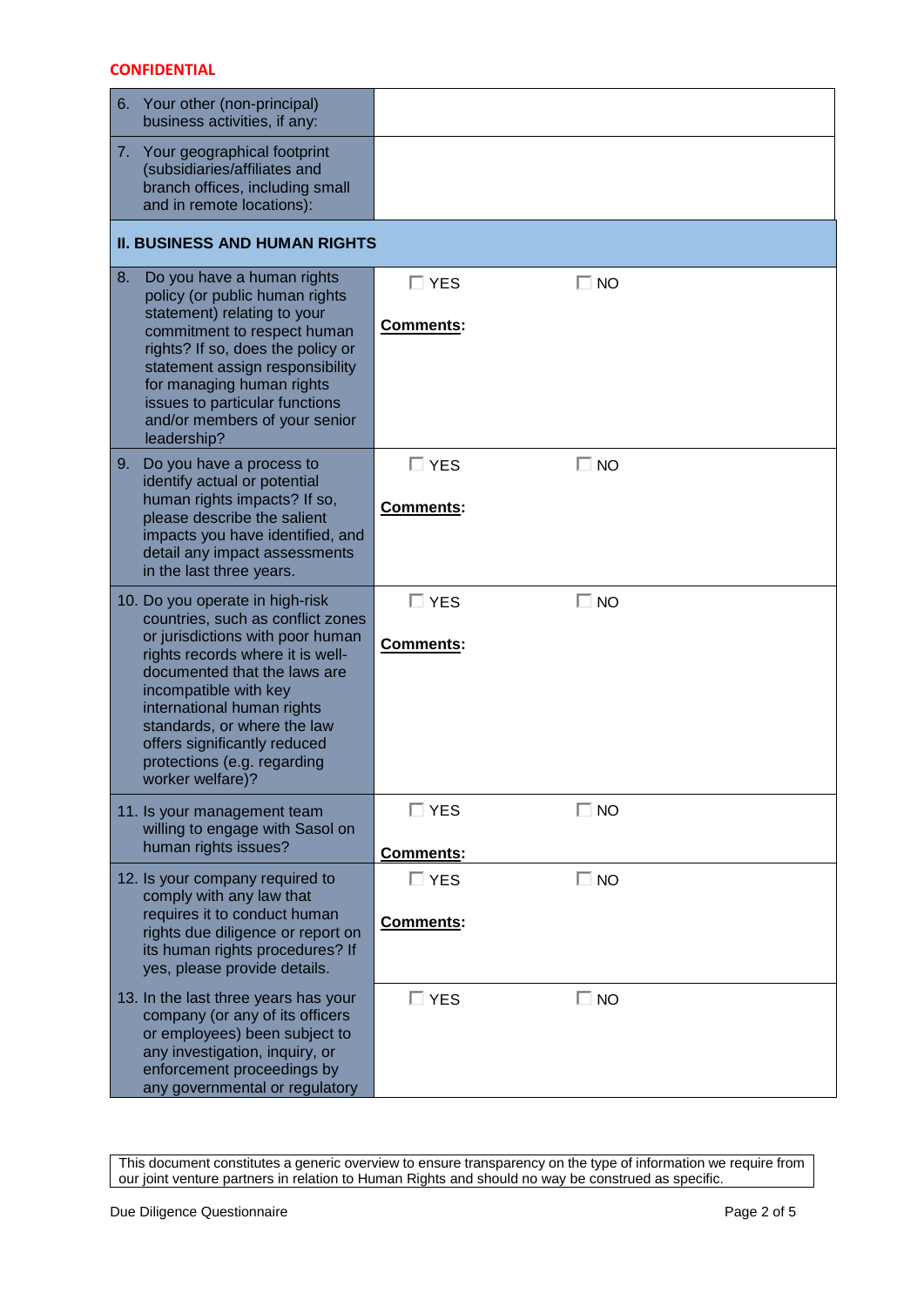| authority regarding any alleged<br>human rights abuses?                                                                                                                                                                                                                                                                                                                 |                            |           |
|-------------------------------------------------------------------------------------------------------------------------------------------------------------------------------------------------------------------------------------------------------------------------------------------------------------------------------------------------------------------------|----------------------------|-----------|
| 14. Has any of your officers or<br>employees been convicted of<br>any offence involving slavery,<br>servitude, forced labour or child<br>labour or human trafficking?                                                                                                                                                                                                   | $\Box$ YES<br>Comments:    | $\Box$ NO |
| 15. Do you monitor and identify<br>human rights red flags including<br>in relation to slavery, forced<br>labour or child labour or human<br>trafficking and are you<br>committed to take appropriate<br>steps to combat such red flags<br>within your supply chain<br>processes (e.g. through contract<br>protections and audits of your<br>suppliers/sub-contractors)? | $\Box$ YES<br>Comments:    | $\Box$ NO |
| 16. Have you implemented any<br>human rights training? If yes,<br>please provide details.                                                                                                                                                                                                                                                                               | $\square$ YES<br>Comments: | $\Box$ NO |
| 17. Do you have a process for<br>receiving, investigating and<br>resolving reports of human<br>rights impacts (e.g. grievance<br>mechanism)? If yes, please<br>provide details, including<br>whether a reporting process can<br>be used by your workers,<br>contractors and local<br>communities.                                                                       | $\Box$ YES<br>Comments:    | $\Box$ NO |
| 18. Does the nature of your<br>operations create any potential<br>adverse human rights impacts<br>for local communities?                                                                                                                                                                                                                                                | $\Box$ YES<br>Comments:    | $\Box$ NO |
| 19. If you answered "yes" to Q18,<br>do you prohibit unlawful<br>evictions or unlawful taking of<br>land, forests or water that<br>secures anyone's livelihood?                                                                                                                                                                                                         |                            |           |
| 20. If you answered "yes" to Q18,<br>does your company maintain<br>controls to ensure it does not<br>cause harmful soil change, water<br>pollution, air pollution,<br>noise<br>or excessive<br>pollution<br>water<br>consumption in a way that harms<br>human health, impairs access to<br>food, sanitary facilities or clean<br>water?                                 | □ YES                      | $\Box$ NO |
| 21. If relevant to your business: do<br>you prohibit: (a) the use,                                                                                                                                                                                                                                                                                                      | $\square$ YES              | $\Box$ NO |